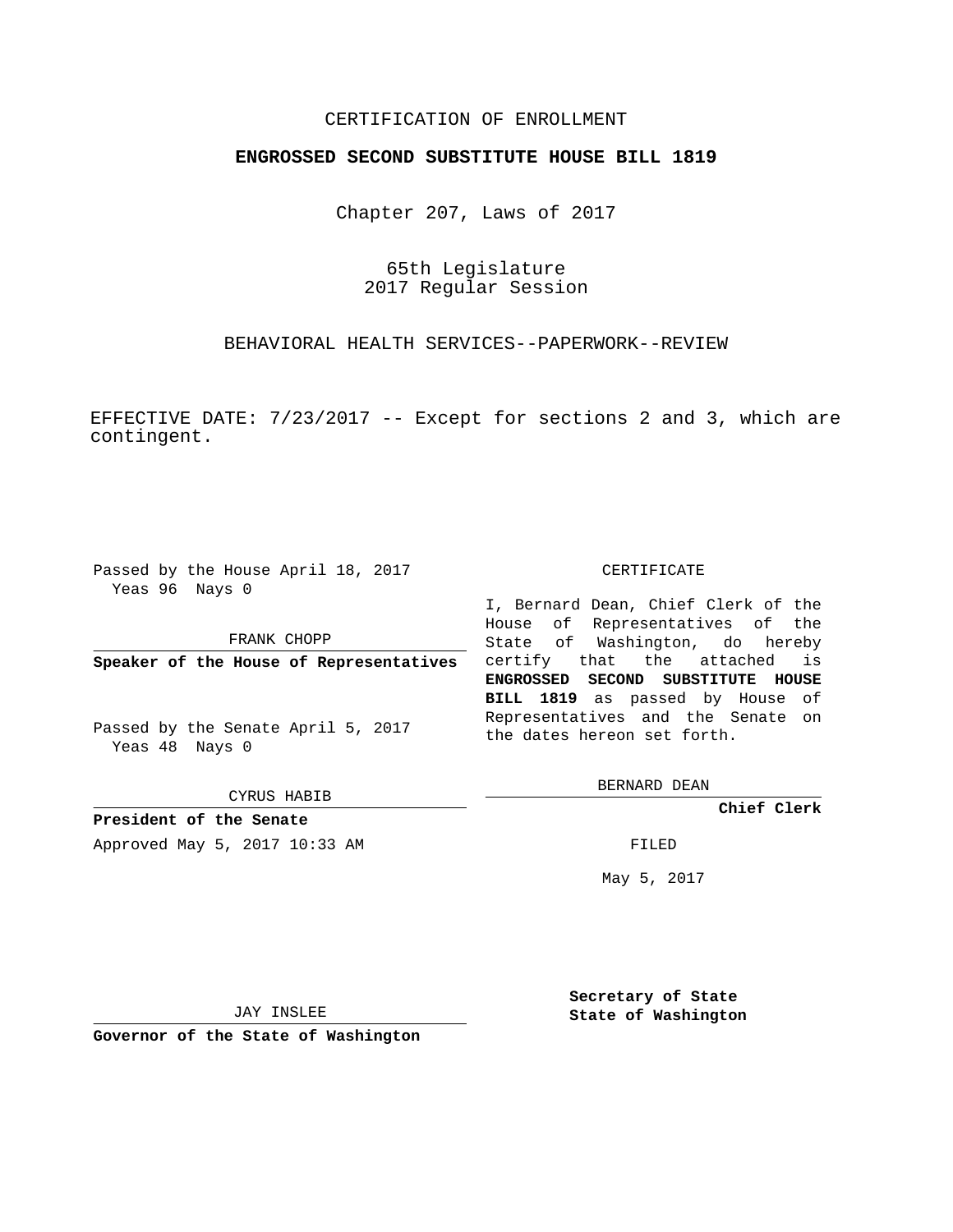### **ENGROSSED SECOND SUBSTITUTE HOUSE BILL 1819**

AS AMENDED BY THE SENATE

Passed Legislature - 2017 Regular Session

# **State of Washington 65th Legislature 2017 Regular Session**

**By** House Appropriations (originally sponsored by Representatives Dent, Senn, Kagi, Griffey, Johnson, and McBride)

READ FIRST TIME 02/24/17.

 AN ACT Relating to paperwork reduction in order to improve the availability of mental health services to protect children and families; adding new sections to chapter 71.24 RCW; creating new sections; providing contingent effective dates; and providing an 5 expiration date.

BE IT ENACTED BY THE LEGISLATURE OF THE STATE OF WASHINGTON:

 NEW SECTION. **Sec. 1.** The legislature finds that a prioritized recommendation of the children's mental health work group, as reported in December 2016, is to reduce burdensome and duplicative paperwork requirements for providers of children's mental health services. This recommendation is consistent with the recommendations of the behavioral health workforce assessment of the workforce training and education coordinating board to reduce time-consuming documentation requirements and the behavioral and primary health regulatory alignment task force to streamline regulations and reduce the time spent responding to inefficient and excessive audits.

 The legislature further finds that duplicative and overly prescriptive documentation and audit requirements negatively impact the adequacy of the provider network by reducing workforce morale and limiting the time available for patient care. Such requirements create costly barriers to the efficient provision of services for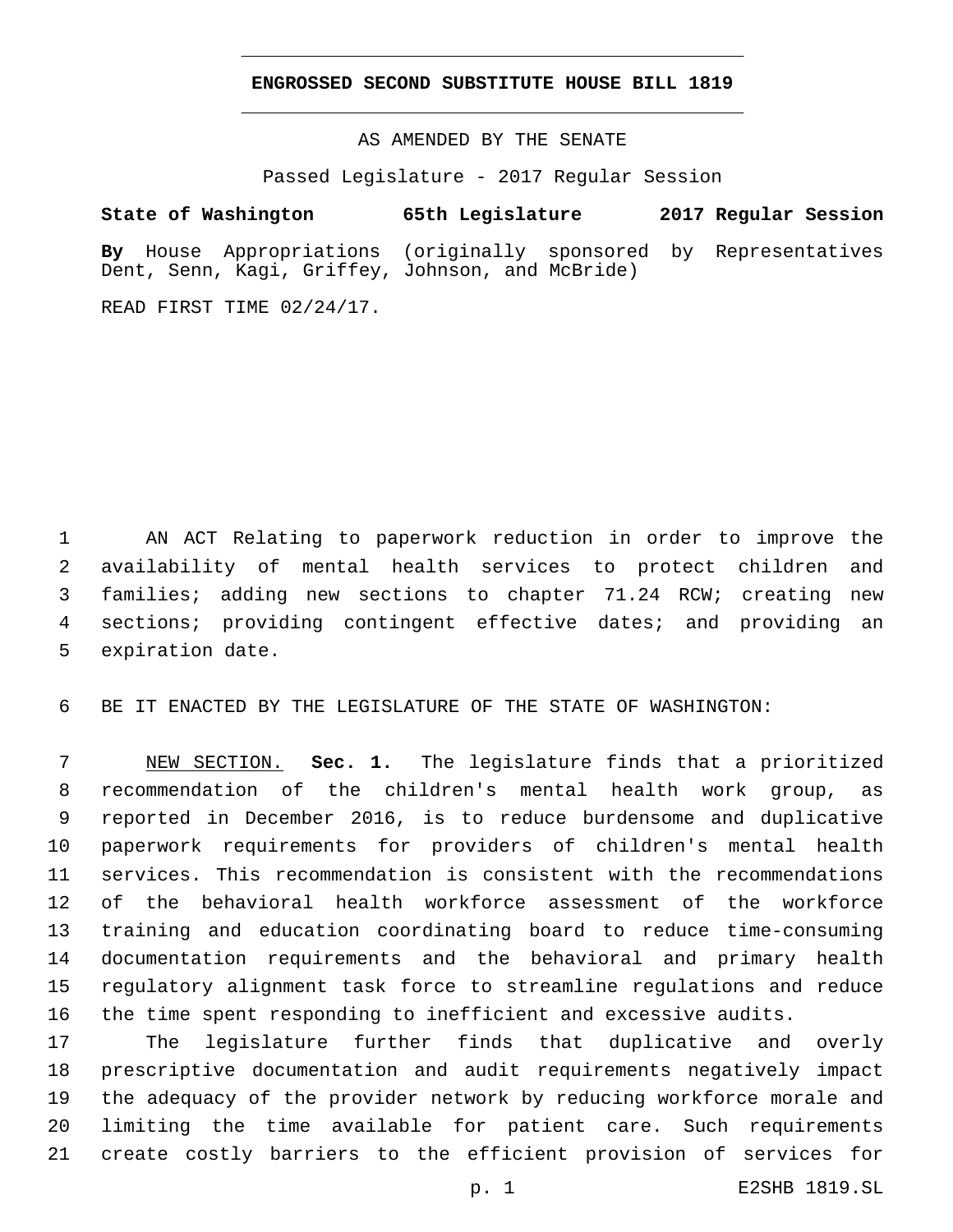children and their families. The legislature also finds that current state regulations are often duplicative or conflicting with research- based models and other state-mandated treatment models intended to improve the quality of services and ensure positive outcomes. These barriers can be reduced while creating a greater emphasis on quality, 6 outcomes, and safety.

 The legislature further finds that social workers serving children are encumbered by burdensome paperwork requirements which can interfere with the effective delivery of services.

 Therefore, the legislature intends to require the department of social and health services to take steps to reduce paperwork, documentation, and audit requirements that are inefficient or duplicative for social workers who serve children and for providers of mental health services to children and families, and to encourage the use of effective treatment models to improve the quality of 16 services.

 NEW SECTION. **Sec. 2.** A new section is added to chapter 71.24 18 RCW to read as follows:

 (1) Subject to the availability of amounts appropriated for this specific purpose, the department must immediately perform a review of its rules, policies, and procedures related to the documentation requirements for behavioral health services. Rules adopted by the department relating to the provision of behavioral health services 24 must:

 (a) Identify areas in which duplicative or inefficient documentation requirements can be eliminated or streamlined for 27 providers;

 (b) Limit prescriptive requirements for individual initial assessments to allow clinicians to exercise professional judgment to conduct age-appropriate, strength-based psychosocial assessments, including current needs and relevant history according to current 32 best practices;

 (c) By April 1, 2018, provide a single set of regulations for agencies to follow that provide mental health, substance use 35 disorder, and co-occurring treatment services;

 (d) Exempt providers from duplicative state documentation requirements when the provider is following documentation requirements of an evidence-based, research-based, or state-mandated program that provides adequate protection for patient safety; and

p. 2 E2SHB 1819.SL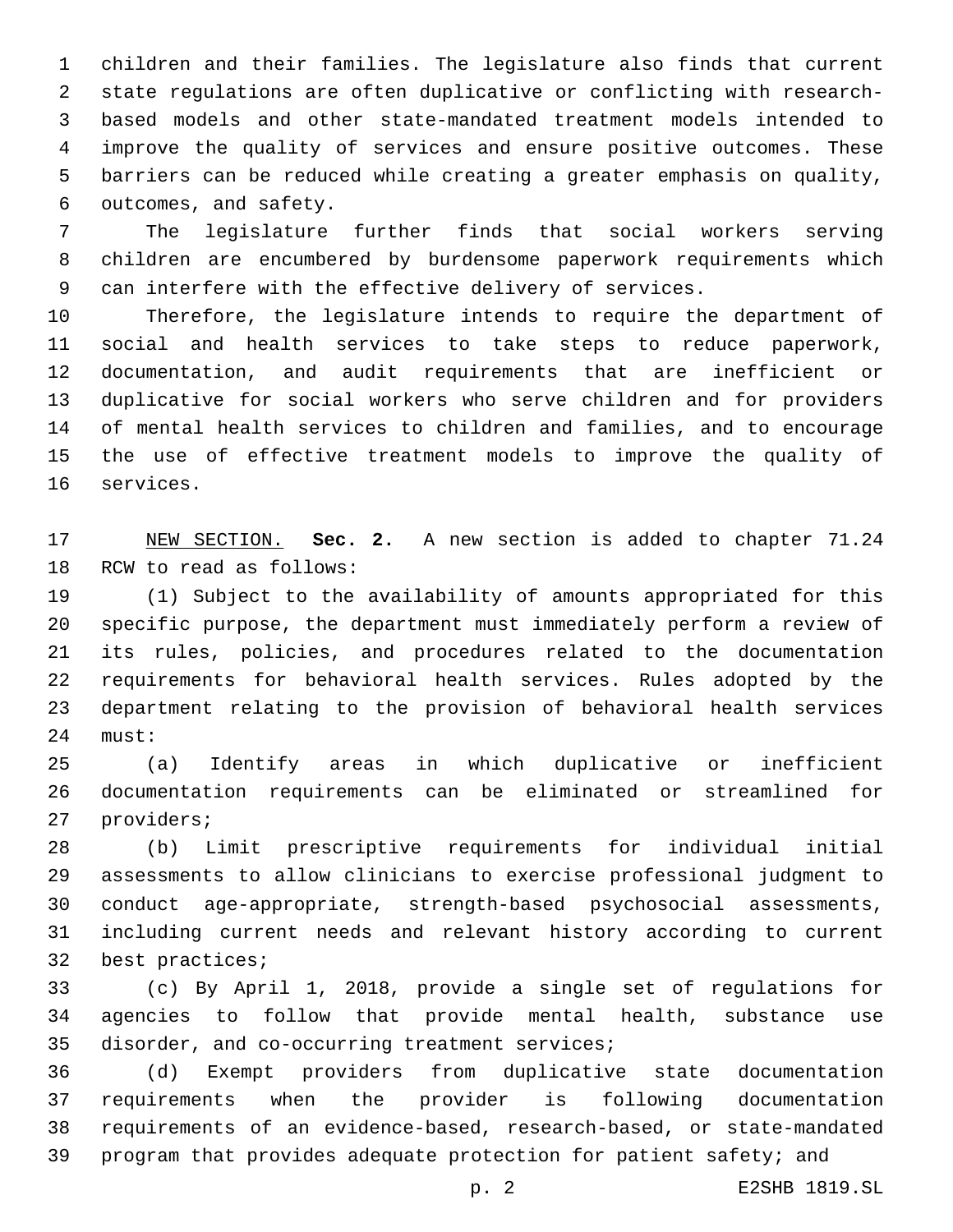(e) Be clear and not unduly burdensome in order to maximize the 2 time available for the provision of care.

 (2) Subject to the availability of amounts appropriated for this specific purpose, audits conducted by the department relating to 5 provision of behavioral health services must:

 (a) Rely on a sampling methodology to conduct reviews of personnel files and clinical records based on written guidelines established by the department that are consistent with the standards 9 of other licensing and accrediting bodies;

 (b) Treat organizations with multiple locations as a single entity. The department must not require annual visits at all locations operated by a single entity when a sample of records may be 13 reviewed from a centralized location;

 (c) Share audit results with behavioral health organizations to assist with their review process and, when appropriate, take steps to 16 coordinate and combine audit activities;

 (d) Coordinate audit functions between the department and the department of health to combine audit activities into a single site 19 visit and eliminate redundancies;

 (e) Not require information to be provided in particular documents or locations when the same information is included or demonstrated elsewhere in the clinical file, except where required by 23 federal law; and

 (f) Ensure that audits involving manualized programs such as wraparound with intensive services or other evidence or research- based programs are conducted to the extent practicable by personnel familiar with the program model and in a manner consistent with the 28 documentation requirements of the program.

 NEW SECTION. **Sec. 3.** A new section is added to chapter 71.24 30 RCW to read as follows:

 (1) Subject to the availability of amounts appropriated for this specific purpose, the health care authority must immediately perform a review of its rules, policies, and procedures related to the documentation requirements for behavioral health services. Rules adopted by the health care authority relating to the provision of 36 behavioral health services must:

 (a) Identify areas in which duplicative or inefficient documentation requirements can be eliminated or streamlined for 39 providers;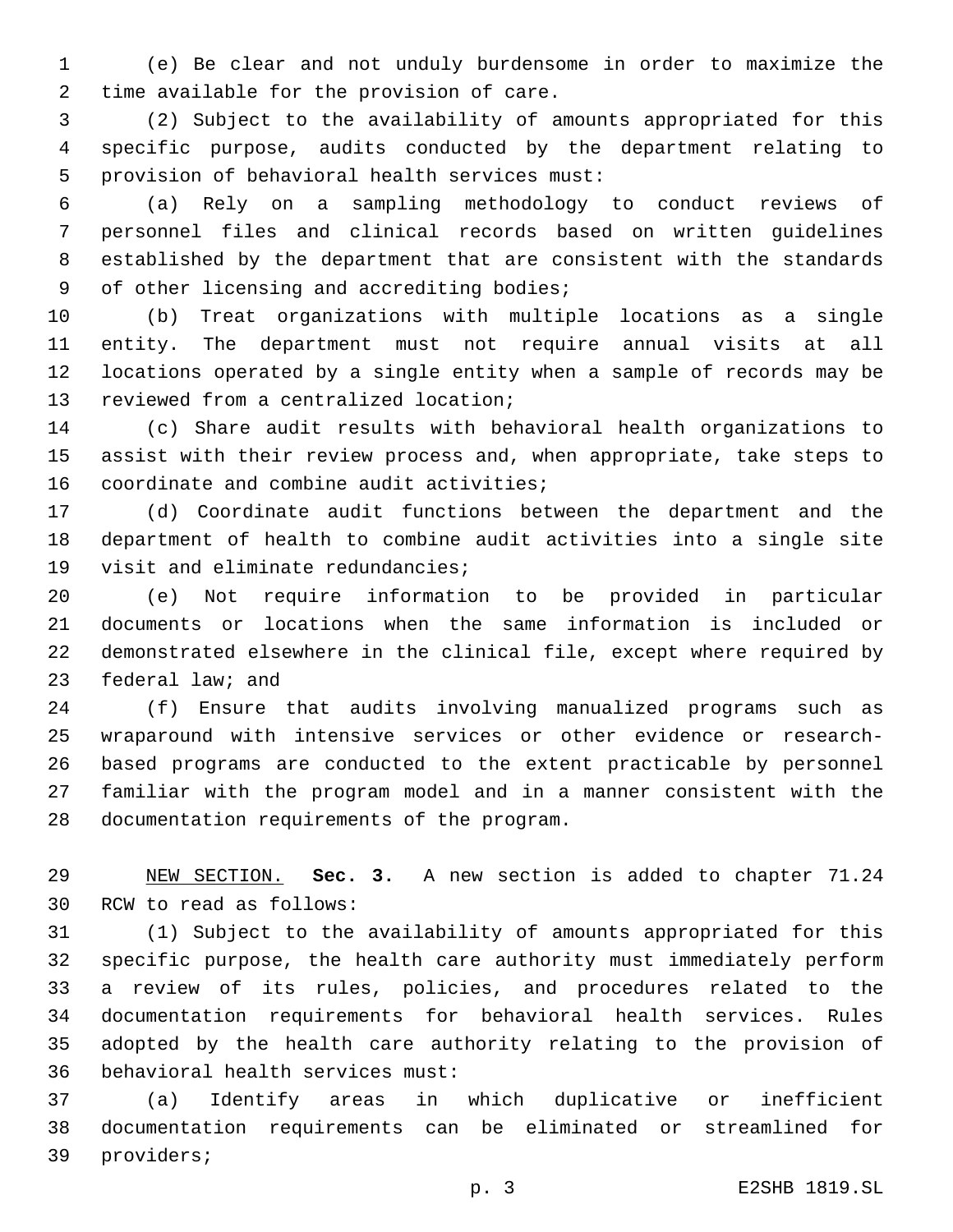(b) Limit prescriptive requirements for individual initial assessments to allow clinicians to exercise professional judgment to conduct age-appropriate, strength-based psychosocial assessments, including current needs and relevant history according to current 5 best practices;

 (c) By April 1, 2018, provide a single set of regulations for agencies to follow that provide mental health, substance use 8 disorder, and co-occurring treatment services;

 (d) Exempt providers from duplicative state documentation requirements when the provider is following documentation requirements of an evidence-based, research-based, or state-mandated 12 program that provides adequate protection for patient safety; and

 (e) Be clear and not unduly burdensome in order to maximize the 14 time available for the provision of care.

 (2) Subject to the availability of amounts appropriated for this specific purpose, audits conducted by the health care authority relating to provision of behavioral health services must:

 (a) Rely on a sampling methodology to conduct reviews of personnel files and clinical records based on written guidelines established by the health care authority that are consistent with the standards of other licensing and accrediting bodies;

 (b) Treat organizations with multiple locations as a single entity. The health care authority must not require annual visits at all locations operated by a single entity when a sample of records 25 may be reviewed from a centralized location;

 (c) Share audit results with behavioral health organizations to assist with their review process and, when appropriate, take steps to 28 coordinate and combine audit activities;

 (d) Coordinate audit functions between the health care authority and the department of health to combine audit activities into a 31 single site visit and eliminate redundancies;

 (e) Not require information to be provided in particular documents or locations when the same information is included or demonstrated elsewhere in the clinical file, except where required by 35 federal law; and

 (f) Ensure that audits involving manualized programs such as wraparound with intensive services or other evidence or research- based programs are conducted to the extent practicable by personnel familiar with the program model and in a manner consistent with the 40 documentation requirements of the program.